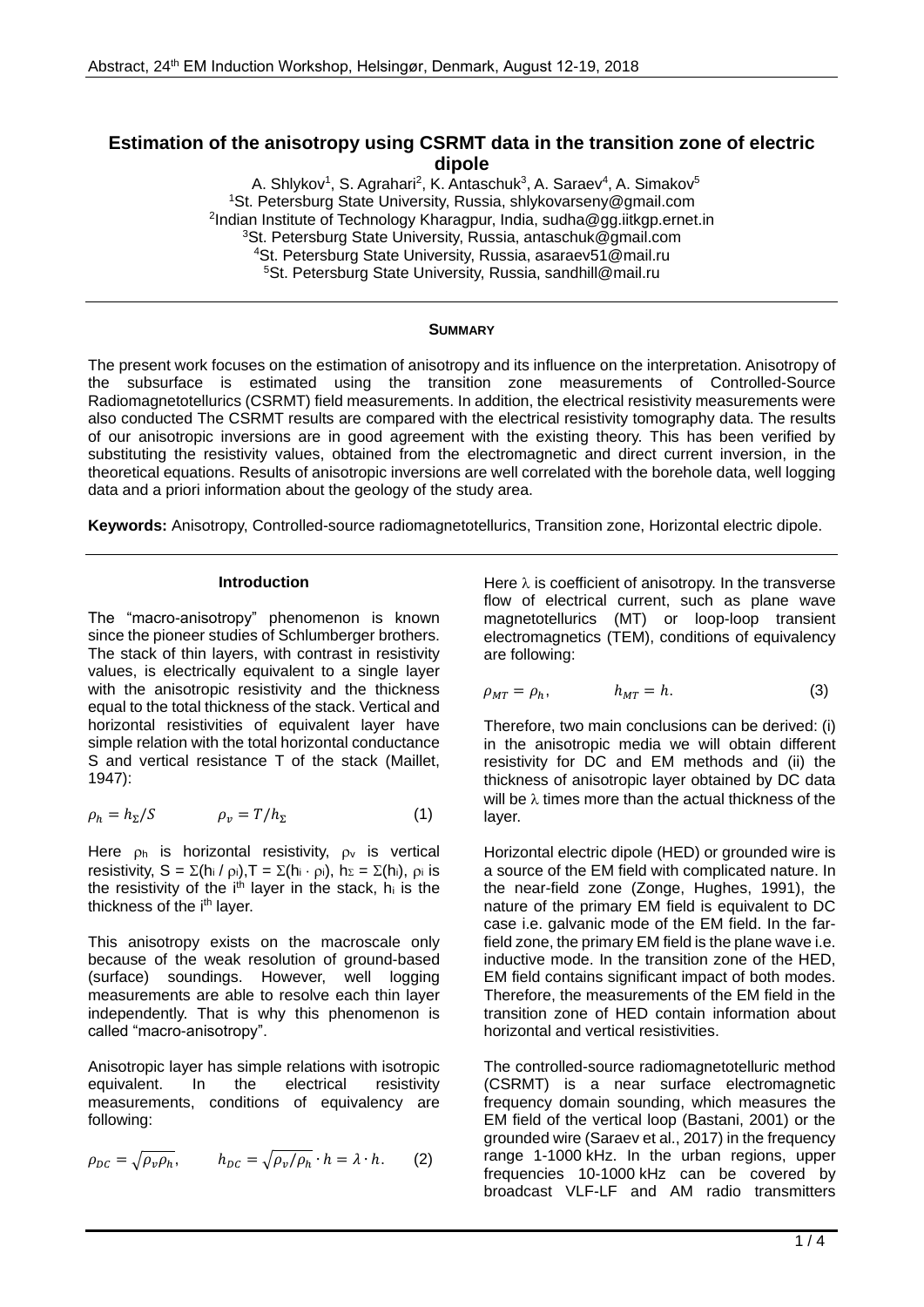(McNeill, Labson, 1989; Tezkan, 2008). Usually, CSRMT surveys are conducted in the far-field zone of the controlled source for simplifying the inversion.

In this abstract, we are discussing the results of the field experiments of the CSRMT method (in the transition zone of the grounded wire) for the estimation of the macro-anisotropy. The resistivity values obtained from the CSRMT and ERT techniques are compared using equation (2).

## **Geology of the survey area**

The survey area is located near St. Petersburg, Russia. The geology of the area is well studied during summer geological camps and it has horizontally layered structures with near to constant layer thicknesses. In the study area, the geological section contains following formations (from top to bottom):

- 1. Quaternary moraine loams (6-10 m);
- 2. Ordovician clayey limestones (11-13 m);
- 3. Ordovician shales (1 m).
- 4. Ordovician-Cambrian sandstones (10-15 m);
- 5. Cambrian blue clays (more than 150 m).

The most important characteristic of the geological section is alternation of thin more or less clayey sublayers in the limestones. Between limestones and sandstones there is a thin layer of shales. It is illustrated by electrical well logging data obtained in the borehole drilled directly on the test area (Figure 1).This features will produce the macroanisotropic response. The layer of clay was not reached by well but the top boundary of the clay is clearly observable on the nearby riverbed's slopes.



**Figure 1.** Geological column and electrical well logging data for the study area. 1 – moraine loams, 2 - clayey limestones, 3 - shales, 4 – sands.

### **Equipment**

For CSRMT soundings, a digital EM receiver RMT-5 and portable AC transmitter GTS-1 was used (Saraev et al., 2017). The receiver was developed in St. Petersburg State University, and has five channels (two electric and three magnetic), total frequency band 1-1000 kHz and the 16 bit ADC. The RMT-5 receiver allows to use ungrounded (capacitive) electric antennas which significantly increase usability of the method. The GTS-1 transmitter has 1 kW output power, up to 300 V output voltage, 0.1-7.5 A output current and frequency band  $0.1$  Hz  $-$  1 MHz. The transmitter is powered by portable gasoline generator. The squared wave output signal allows to use main harmonic of the signal and its higher odd subharmonics which increase the performance of the soundings.

For ERT measurements, the geophysical transmitter Astra-100 (Nord-West LLC, Moscow), receiver Medusa (SibGeophysPribor, Novosibirst) and digital commutator ComDD-2 (Geodevice LLC, St. Petersburg) were used.

### **Field experiment**

The experimental survey layout is presented in Figure 2. For CSRMT measurements, two transmitters were placed orthogonal and independent to each other. The measurements were conducted along four lines of 200 m length each. The inter station spacing was selected 10 m and therefore 21 stations were measured along each profile line. The distance between the neighboring lines was about 50-70 m.



**Figure 2.**Survey layout. Green lines are the lines of measurements for CSRMT and ERT. Br – is borehole.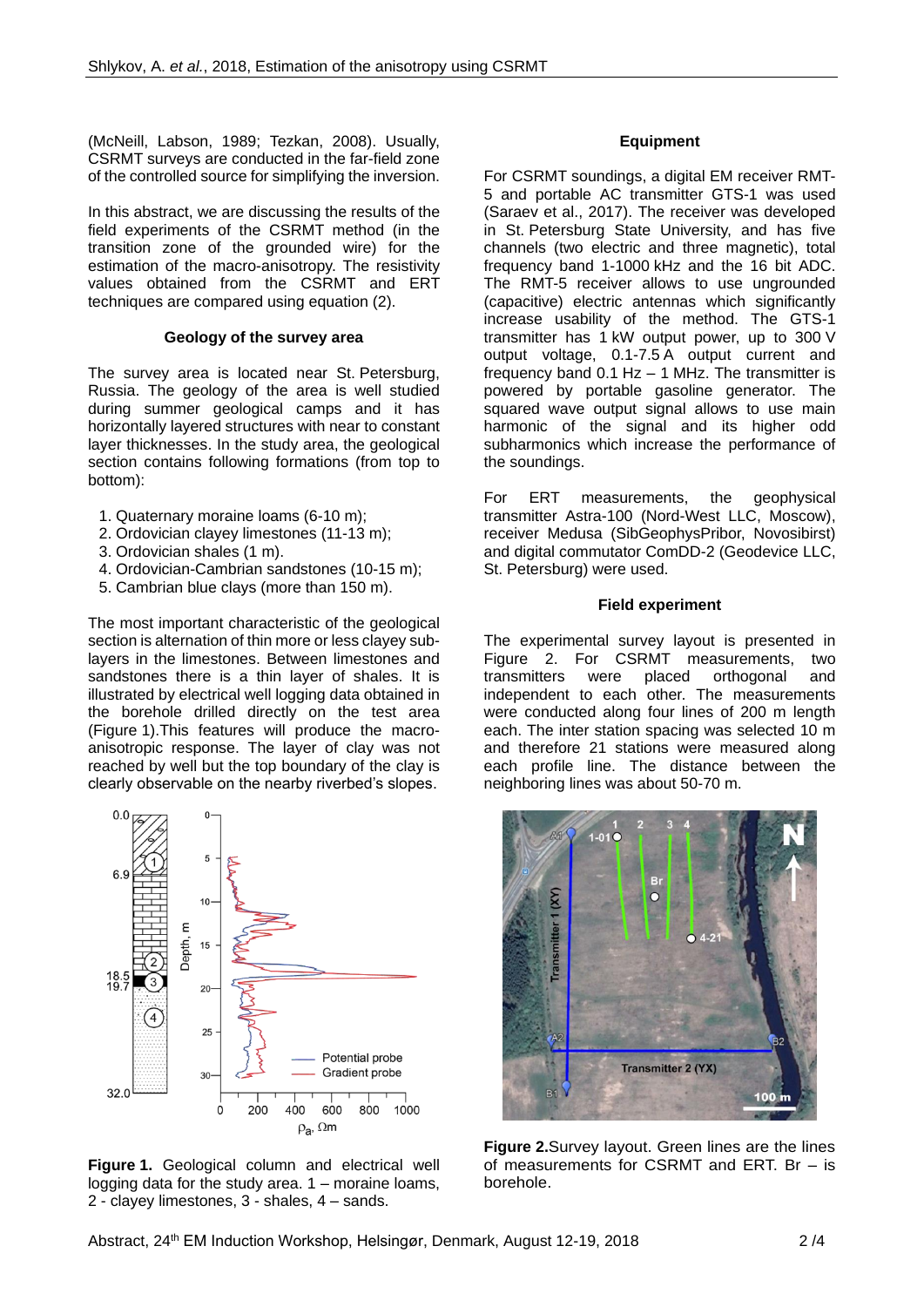The receiver-transmitter distances were 80-220 m for Tx-1 orientated from South to North (XY direction) and 210-400 m for Tx-2 orientated from West to East (YX direction). Therefore, data from Tx-1 contains significant transition zone responses but the data from Tx-2 are mostly in the far-field zone (Figure 3). At each of the stations, we had three simultaneous measurements for frequencies 0.5, 5 and 50 kHz for Tx-1 and 0.45, 4.5 and 45 kHz for Tx-2. In the processing stage, we used up to  $19<sup>th</sup>$ subharmonic for each main frequency. As a result, we have 27 points on the sounding curve from 1.5 to 950 kHz.



**Figure 3.** Example of the CSRMT data. **a** – line 1, station 5, **b** – line 4, station 5. TZ and FF stands for the transition zone and far-field zone of the source for  $\varphi_{XY}$  data, respectively.

Examples of the sounding curves for CSRMT stations 1-5 (line 1, station 5) and 4-5 (line 4, station 5) are presented in Figure 3. In both cases, the XY data contains transition zone response because of the closer distance to the source (80 and 220 m respectively). The YX data are totally in the far-field zone of the Tx-2 (distance 350 m). Very close data in the far-field for XY and YX direction prove the assumption of 1D geology. Certainly, the shallowest horizons are little bit more inhomogeneous and provide higher difference in XY and YX data at high frequencies. Small scattering of points along the sounding curve indicates high quality of measurements.

For electrical resistivity tomography, the pole-dipole array (forward and reverse) was applied. Distance between potential electrodes was equal to five meters. Maximum distance between current and potential electrodes was 120 m. This provides depth of investigation about 60 m.

#### **Inversion and results**

The 2D isotropric inversion of the ERT data is done by using the ZondRes2D software with smoothness-constrained stabilization functional by keeping uniform X-Z smoothing because of good density of data. The ERT inversion results are presented in Figure 4. Three-layer structure is clearly indicated: top layer with medium resistivity about 60  $\Omega$ m and thickness about 10 m (Quaternary loams), second layer with resistivity about 300-  $400 \Omega$ m and thickness about 40 m (limestones and sands) and conductive basements (clay). Line 2 has interesting detail: the thickness of the resistive layer increases up to 50 m from South to North.

For anisotropic inversion of CSRMT data, we used the code described in Shlykov and Saraev, 2015. For this purpose, only XY impedance  $(p_{XY}$  and  $(p_{XY})$ data along the Tx-1 is used because of strong transition zone response close to the source. We used 4-layer model based on the sounding curves. Results of the anisotropic 1D inversion are presented in Figure 5. We can see that only the third layer is anisotropic and this layer has thickness 22- 27 m as expected by a priori geological information. Thickness of the anisotropic layer obtained from CSRMT data has little changes along the lines of measurement. The coefficient of anisotropy is  $\lambda = 1.3 - 1.7$ .

As we mentioned in the introduction, in the DC case the anisotropic layer has electrically equivalent and isotropic layer with thickness  $\lambda$  times bigger than thickness of the original anisotropic layer. In Figure 5, a comparison of the actual boundaries of the resistive layer obtained from the field ERT measurements (thick white dashed lines), the theoretical position of the bottom boundary of the resistive layer obtained from equation (2), and the anisotropic inversion results (thin pink lines) from the CSRMT method.